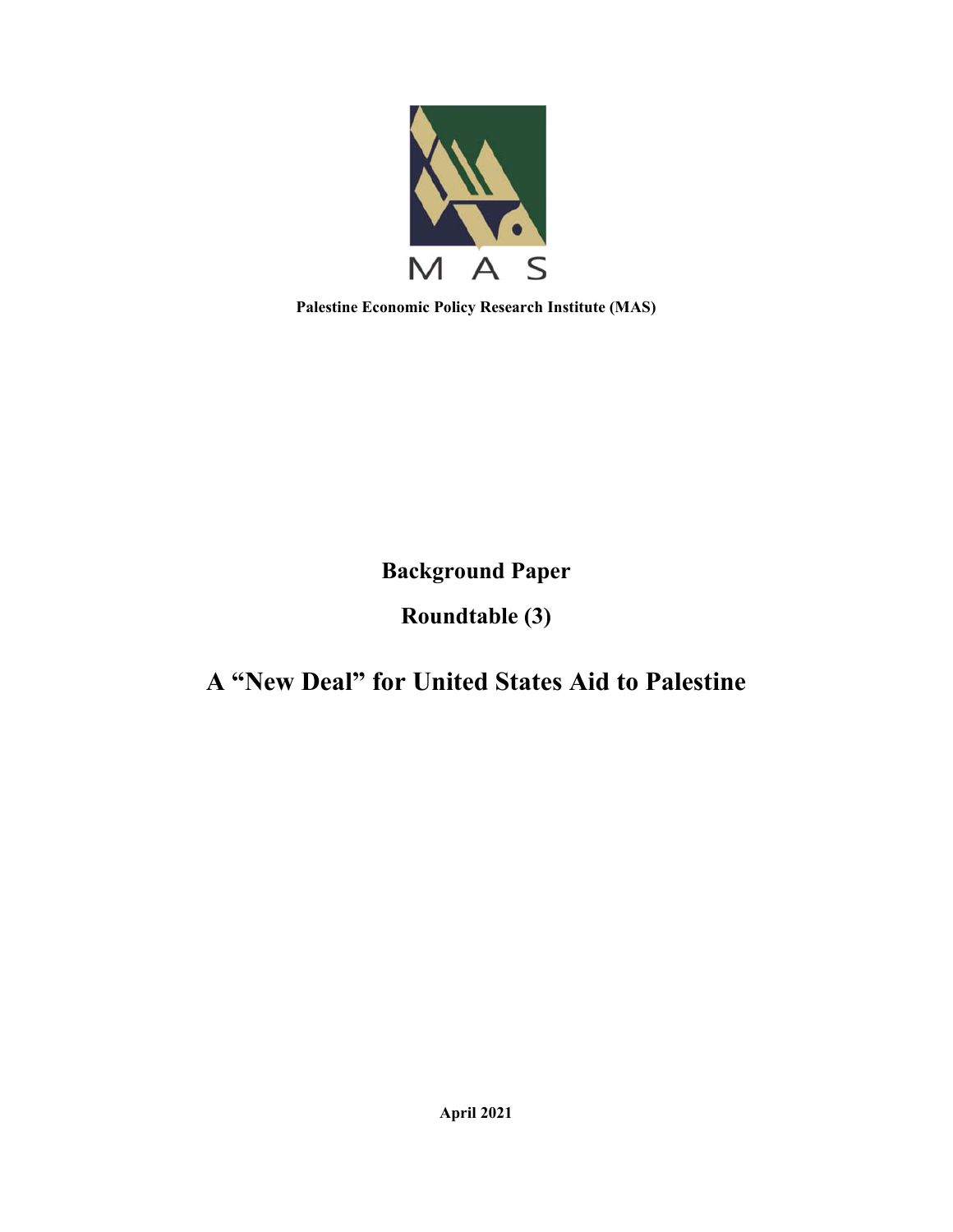# **1. Introduction**

The United States has been a significant political player in the region and donor to the Palestinian people since 1948. US support to Palestine began with the formation of the United Nations Relief and Works Agency for Palestine Refugees in the Near East (UNRWA) in 1949. In addition to funding UNRWA, the US Agency for International Development (USAID) began to implement humanitarian and social assistance programs in Palestine in the 1980s via US NGOs. Since the second intifada, the United States also started providing direct support to the Palestinian National Authority (PNA) programmes. Following the 2007 Palestinian internal divide, American aid broadened in scope and size to include areas such as governance, nonlethal security, emergency relief, social services, economic development and infrastructure.

This relatively consistent policy of providing aid to the Palestinian people (however much it varied across different presidential administrations) was dealt a strong blow by Donald Trump's 2018 decision to cease all aid to the Palestinian people. Trump's cessation of aid was unprecedented in the history of US-Palestinian relations and constituted a significant escalation of a hostile policy stance not only towards the PNA, but also towards the Palestinian people's legitimate political aspirations, and even the basic needs of the most vulnerable social groups. Only in recent weeks with the announcement of the re-engagement of the US in assistance to the Palestinian people, has the Biden Administration shown that it might indeed repudiate some of the most adverse and perverse features of the preceding four years of US policy on Palestine. Yet a simple return to the pre-2016 configuration seems woefully inadequate in light of developments in recent years.

This paper examines the prospects for new US aid to Palestine, in the light of the experience of the pre-2018 period, the recent decision to resume funding of some previous and new aid programs to Palestine and potential consequences, the various political restrictions placed on aid beneficiaries, a proposed set of new principles and modalities for US aid, and some useful interventions that focus on urgent COVID-19 socio-economic response and recovery priorities that are in line with USAID's traditional aid orientations.

# **2. US Aid to Palestine 2001-2018**

US aid has always been primarily focused on three areas: UNRWA support through multilateral funding mechanisms/programs, bilateral humanitarian and development aid through USAID, and foreign and security policy programs delivered through government agencies, particularly the Department of State.<sup>1</sup>

Multilateral Assistance (UNRWA): As the largest donor to UNRWA, the United States had contributed a total of \$6.25 billion since 1950. The contribution peaked at \$400 million in 2014, before declining to \$360 million in 2016 and 2017, and winding down to only \$65 million in 2018, before it was completely stopped in 2019.<sup>2</sup> American funding to UNRWA was used for programs that educate 525,000 Palestinian refugee students, provide food assistance to approximately one million refugees in the Gaza Strip, and contribute to public health services for the refugee population in Palestine, Jordan, Syria, and Lebanon. The US decision to end funding for UNRWA, after approximately 70 years of support, came in August 2018 under the pretext that the US was no longer willing to bare the disproportionate share of the burden of UNRWA's operations because "the fundamental business model and fiscal practices that have marked UNRWA for years –tied to UNRWA's endlessly and exponentially expanding community of entitled beneficiaries –is simply unsustainable and has been in crisis mode for many years" (ibid). What is, however, not explicit in the official US statements is the belief that UNRWA's very existence reinforces the issue of refugees and their right to return to their homes, which has been problematic in the administration's "deal of the century" agenda (ibid; Feldman, 2018).

<sup>1</sup> Information in this section is drawn from "Termination of US Aid to Palestine :Economic and Social Repercussions and Ways Forward " MAS Background Paper 2019 Roundtable (2) http://mas.ps/files/server/20191803101233-1.pdf 2

 <sup>&</sup>quot;U.S. Foreign Aid to the Palestinians " Congressional Research Service, 2018 https://crsreports.congress.gov/product/pdf/RS/RS22967/59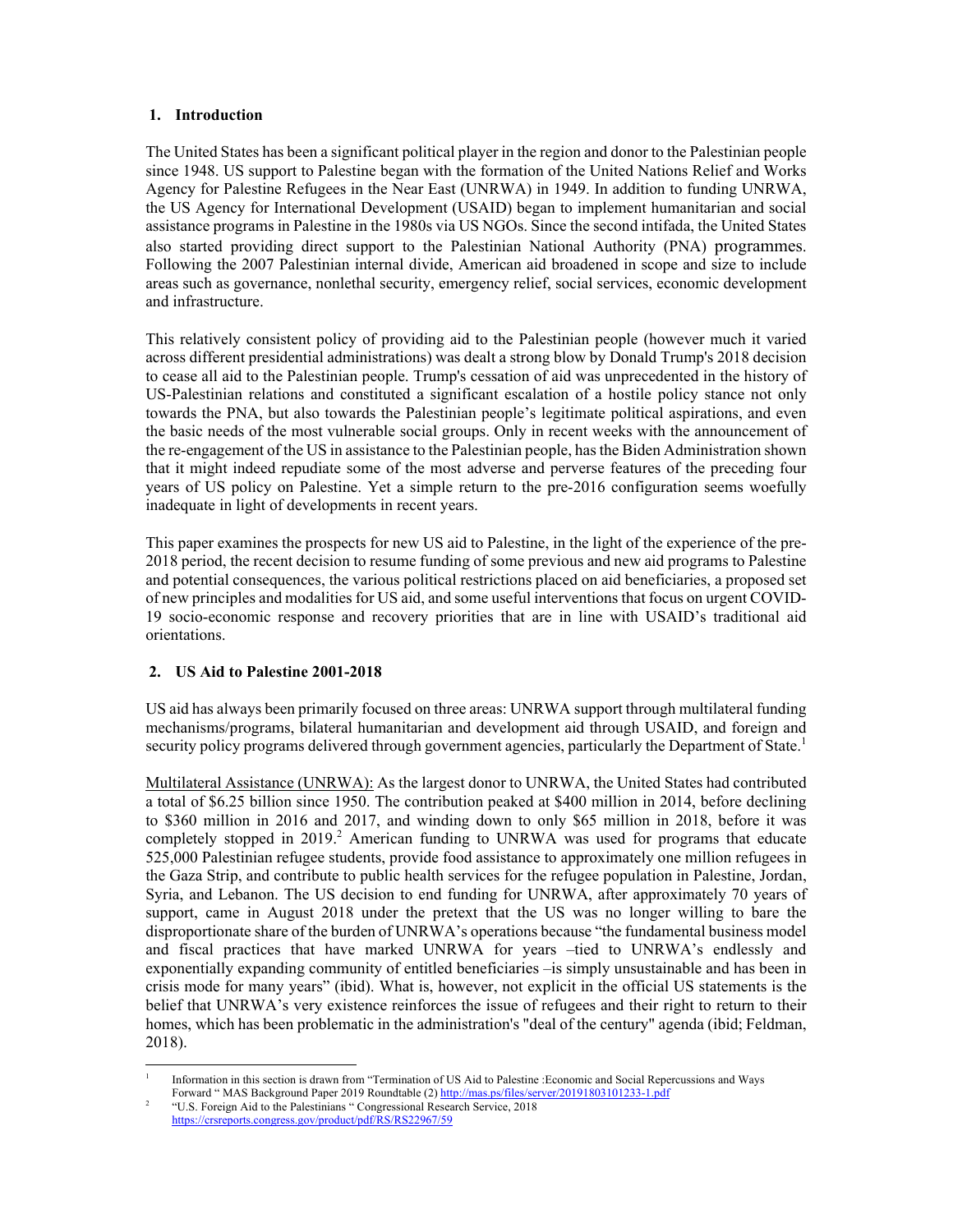Bilateral (direct) assistance: According to USAID data (2019), the United States provided via its different channels a total of \$6.9 billion in aid to Palestinians in the occupied territory between 2001 and 2018 (an average annual rate of \$385 million). Prior to 2001, the aid had never exceeded \$100 million annually. Since then, however, it grew, reaching \$200 million in 2007, due to the humanitarian crisis in the aftermath of the second intifada. By 2009, it reached an all-time high of \$890 million, before declining slightly to \$830 million by 2011, in support of the PNA programmes in building state institutions during that period. Aid fluctuations were not only due to political and security events (the intifada, the internal divide, etc.), but also due to the PNA's limited absorptive capacity, US-Palestinian bilateral agreements, as well the selectivity and disparity between humanitarian, social, economic and security priorities.

Apart from these determinants of US aid, each administration's change in the scope and scale of financial assistance reflected the differences in the approaches of each respective US administration to the Palestine question. In the first three years of Obama's term, US aid reached \$2.3 billion, and throughout his two terms, assistance to the Palestinian people totaled \$4.9 billion, or 71% of the US total aid since 2001, while aid during Bush's 8 years in office constituted 21% of total aid in the same period. In stark contrast, overall financial assistance during Trump's first two years was hardly \$522 million, the majority of which was planned prior to his assumption of power.

A range of US government agencies have administered the process of planning and spending of bilateral aid provided under the Economic Support Fund (ESF) account, especially via USAID, the Department of State, the Department of Defense, the Department of Agriculture, the Department of Treasury, and some other agencies, most critically the Overseas Private Investment Corporation (OPIC) now called the Development Finance Corporation (DFC). Some assistance to the Palestinian people was administered through global or regional security and political programs such as the Nonproliferation, Antiterrorism, Demining and Related Programs (NADR) and International Narcotics Control and Law Enforcement (INCLE). USAID administered the largest share of US aid (more than 90% between 2001 and 2006). However, as of 2007, other agencies began funding PNA governance programs, and carrying out projects in institutional development, rule of law, local government and establishing security. USAID's contribution since then remained steady at 60-80%, peaking in 2009-2013, with a total of \$2.3 billion spent during that period. Since US agencies (primarily the Department of State and Department of Agriculture) started spending significantly on particular programs in Palestine (\$70 million in 2007), allocations for these programs rapidly increased to \$360 million in 2009 and \$332 million in the last year of Obama's presidency.

Through these developments in US aid, over half of the remaining aid became concentrated in the governance sector, reflecting the US's shifting priorities and response to changing Palestinian conditions. Funding for governance in 2009 (the year in which aid reached its peak) and 2017 (the last year of US aid before cutoff) accounted for 52% and 54%, respectively. Out of the 11 programs under the "government and civil society" category (which covers legal, civil, informational and institutional areas of governance), the largest share was for legal and judicial reform (\$116 million and \$83 million in 2009 and 2017, respectively) ), in addition to municipal capacity building and institutional reform, as well as service improvement (including small scale infrastructure related to basic services like water, education, municipal roads and community facilities).

There was a notable shift away from humanitarian aid after 2010, with in-kind assistance and food amounting to 33% of total aid in 2009, to becoming 20% in 2017. The same applied to infrastructure, falling to less than 9% in 2017. Agriculture also received little American funding, where over 18 years, American aid to agricultural totaled 0.4% of total US aid since 2001. Overall, the change in allocation of aid between 2009 and 2017 shows two constants; a commitment to building PNA institutions, local governance, and a recognition of the humanitarian and social suffering of the Palestinian people. This is in line with the broader American liberal economic ideology that development arises from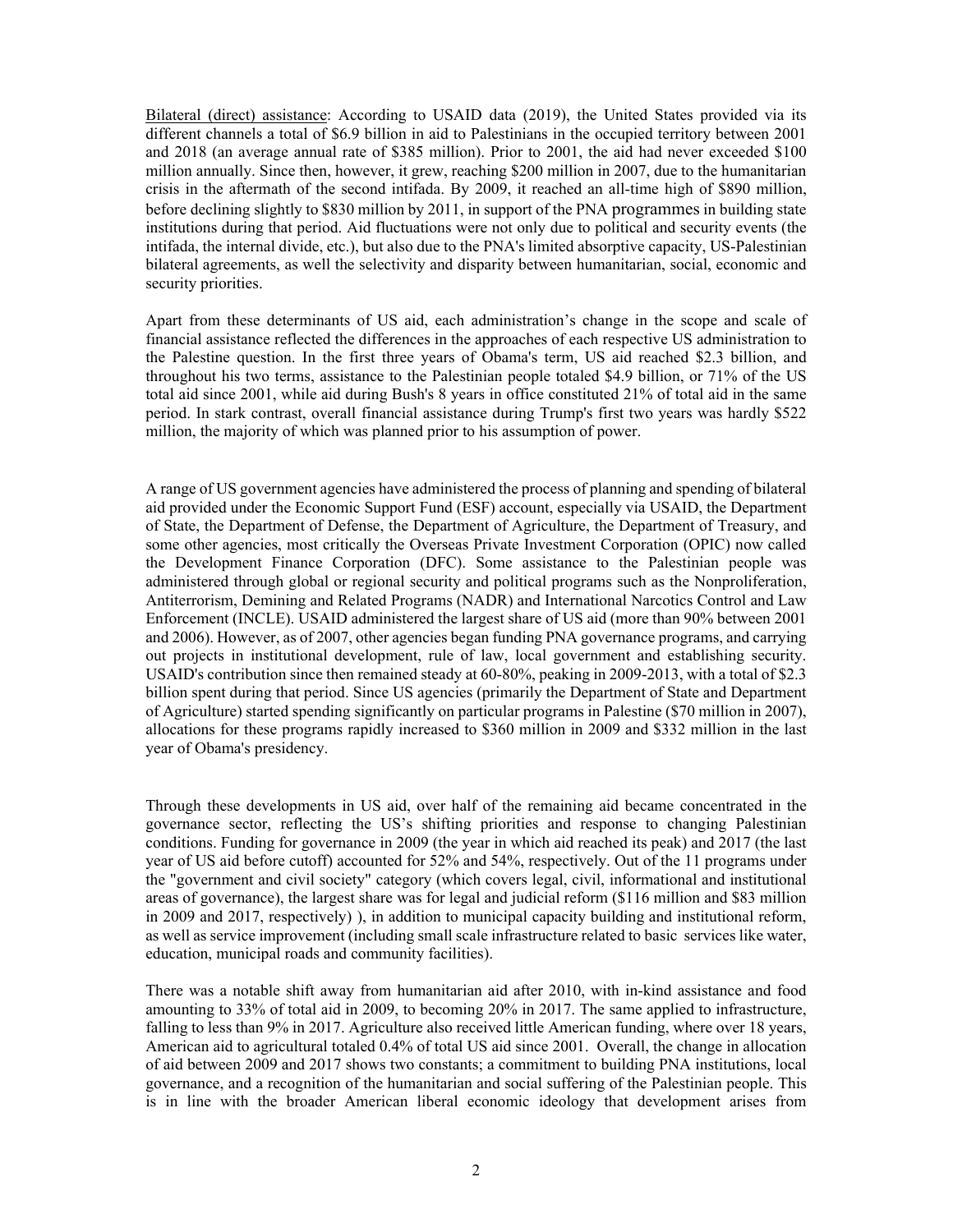institutional reform, good governance, and welfare of the poor; while decisions on economic activity are purely driven by the markets.

## **3. Biden Administration Resumption of Aid and Conditions of Compliance**

It was recently announced that the Biden administration will restore over \$200 million in aid to Palestine. The proposed aid, still to be approved by Congress, includes \$75 million for economic and development assistance, \$10 million for peace building programmes carried out via USAID, and \$150 million in aid for UNRWA. The US will also resume security assistance programmes for the PNA and provide \$15 million in a limited response to the impact of COVID-19 and food insecurity in Palestine.<sup>3</sup> For the first time, the traditional US funding streams (Multilateral and bilateral – ESF and NADR/INCL security components) have been supplemented by a Middle East Peace Partnership Fund (ALLMEP). This will entail funding of \$50 million annually for five years benefitting Palestinian-Israeli peace building projects (including for Palestinian Arab citizens of Israel) and Palestinian private sector economy development finance, to be administered largely through DFC.<sup>4</sup> The latter component allows for prioritizing projects that encourage Palestinian-Israeli-US private sector cooperation.

Despite the positive impact of the announcement of resumption of US commitment to UNRWA and assistance to the Palestinian people, it remains to be seen how this will be affected by political conditionalities, especially the Taylor Force Act passed in 2018. The law was passed under the Trump Administration in a politically charged environment in 2018, and targets PNA payments to the families of martyrs and political prisoners. The law prohibits American financial support to the PNA, unless the Department of State can certify that the PNA "are taking steps to end acts of violence against US and Israeli citizens", "have revoked any law […] implementing a system of compensation for imprisoned individuals", "have terminated payments for acts of terrorism against US and Israeli citizens to any individual who has been […] imprisoned for such acts, […] and to family members of such an individual". The law did not apply to the East Jerusalem Hospital Network, wastewater projects, and child vaccination projects.<sup>5</sup>

Other congressional restrictions prohibit aid to the PNA if Hamas has "undue influence" on its operations, if the PNA seeks membership in UN agencies, or if the PNA engages in action with the ICC, which it is currently trying to pursue. Moreover, the Taylor Force Act is also reinforced by the Anti-Terrorism Clarification Act, that makes foreign recipients of US foreign aid subject to US lawsuits related to international terrorism. The law was amended, where foreign recipients can only be subject to lawsuits if the recipients carry out payments related to a "terrorist" that kills or injures an American citizen.<sup>6</sup> The PNA is currently under constant threat of spurious litigation in US courts that could endanger its public finance management achievements.

Since the announcement of resumption of aid, claims have been made by pro-Israel lobbyists and members of Congress that this violates the Taylor Force Act. Ned Price, a US government spokesperson, stated that the aid will not break the Taylor Force Act, where the assistance is provided through "independent partners on the ground" who distribute the aid to those in need, rather than through the PNA. The distribution of aid will also consider whether the PNA is a direct recipient, whether the aid involves payments to PNA creditors, to what extent the PNA owns or controls an entity benefiting from the aid, and whether the aid provided directly replaces aid otherwise provided by the PNA.<sup>7</sup> This new direction of US funding reverses the past trends and implies prospects for further funding for humanitarian aid rather than governance and institution building.

The three activities excluded in the Taylor Force Act could be continued under the new assistance programme, and since humanitarian assistance programs are not included in the Act, the \$15 million

<sup>3</sup> https://www.bbc.com/news/world-middle-east-56665199

H.R.3104 - Partnership Fund for Peace Act of 2019<br>https://www.congress.gov/bill/115th-congress/house-bill/1164

<sup>5</sup>  $\frac{\text{https://www.congress.gov/bill/115th-congress/house-bill/1164}}{\text{https://www.congress.gov/bill/115th-congress/house-bill/1164}}$ 

 $\frac{\text{https://www.congress.gov/bill/115th-congress/senate-bill/2946/text}}{\text{https://www.congress.gov/bill/115th-congress/senate-bill/2946/text}}$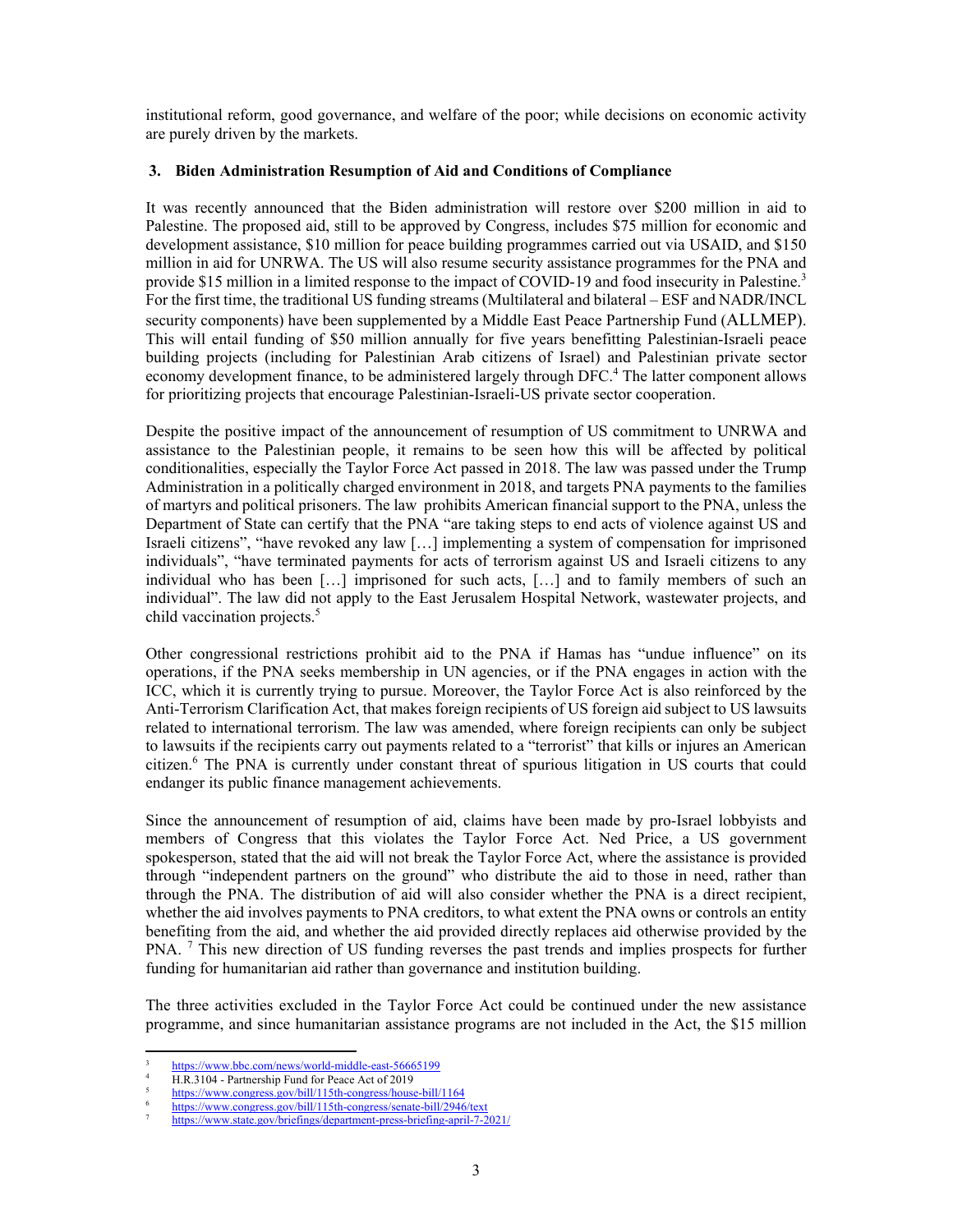for COVID relief could be transferred. Community service projects and small-scale infrastructure projects would likely still be able to benefit, as well as social development programmes aimed at women, marginalized communities, lower-income families, etc., provided they are not administered by the PNA.

USAID also applies its own counter-terrorism compliance conditions for the West Bank and Gaza, where there are three requirements for recipients of aid from the Economic Support Fund (ESF): extensive vetting for non-American recipients, certifications of antiterrorism for recipients, and compulsory provisions aimed at preventing financial aid for terrorism for all prime awards, as well as subawards. For 2015-2019, USAID complied with all these requirements for prime awards, but did not consistently carry out due diligence when it came to subawards, according to the US Government Accountability Office (GAO). A recent GAO report stated that if ESF funding will continue, prime awardees need to carry out more frequent and efficient compliance reviews for sub-awardees to reduce the risk of "providing assistance to entities or individuals associated with terrorism". GAO recommended that USAID create a process for verifying that prime awardees have mechanisms in place that comply with the anti-terrorism policies, before allowing them to make subawards. USAID should also carry out compliance reviews of awardees and subawards post-award. <sup>8</sup>

One significant, if generally unspoken of, conditionality of US aid to Palestine is that with one exception (hospitals), it has always excluded assistance to Palestinians in East Jerusalem, in a tacit recognition of Israeli sovereign role for socio-economic wellbeing of its population. Even though, until the Trump Administration, US diplomatic policy and representation upheld the separate, unresolved, status of occupied East Jerusalem. Regardless of the eventual configuration of US diplomatic and USAID representation to Palestine that might rectify the imbalance created by the US recognition of Jerusalem as Israel's capital, it is to be expected that the Biden Administration maybe yet held accountable to the historic US position that the permanent status of Jerusalem is a matter to be resolved between the parties. In the meantime, USAID could usefully review whether there is any political or legal restriction on supporting Palestinian social, economic and cultural programs in East Jerusalem, if nothing else from the ALLMEP.

The resumption of US engagement in Palestine, at least through the initial steps within the Administration's immediate reach, was to be expected and sends a positive message to the Palestinian people after four years of mutual hostility and recrimination. However, the absence of any short-term political horizon that might help to shape aid priorities and programming, as well as the legacy of onerous, politically motivated conditionalities, indeed their strengthening in the last few years, implies that there will be clear limits on how effectively deployed resumed funding might be. It also calls for further scrutiny of whether a simple re-set is enough in the changed political circumstances of the 2020s and the real socio-economic conditions on the ground. Hence, some introspection by US policy makers seems to be in order, and elaboration of a new purpose of US development aid for Palestine, consistent with the progressive global policies of this Administration, is no less urgent.

# **4. Lessons from past experience: some issues for soul searching by policy-makers and the aid community**

The current juncture is an appropriate moment for a candid evaluation of a number of issues that were evident to Palestinian beneficiaries, the aid community and US aid professional themselves, however difficult political factors have prevented an open discussion of them.

The effectiveness of the 2010-2016 focus on governance and the gradual abandonment of support to productive sectors and social welfare should be carefully analysed. This should especially consider the degree to which US development aid priorities for Palestine that might be resurrected in a simple "reset" to channel newly available funds (and which reflect at best the Obama era vision), face up to 2021 Palestinian development needs.

<sup>8</sup> https://www.gao.gov/assets/gao-21-332.pdf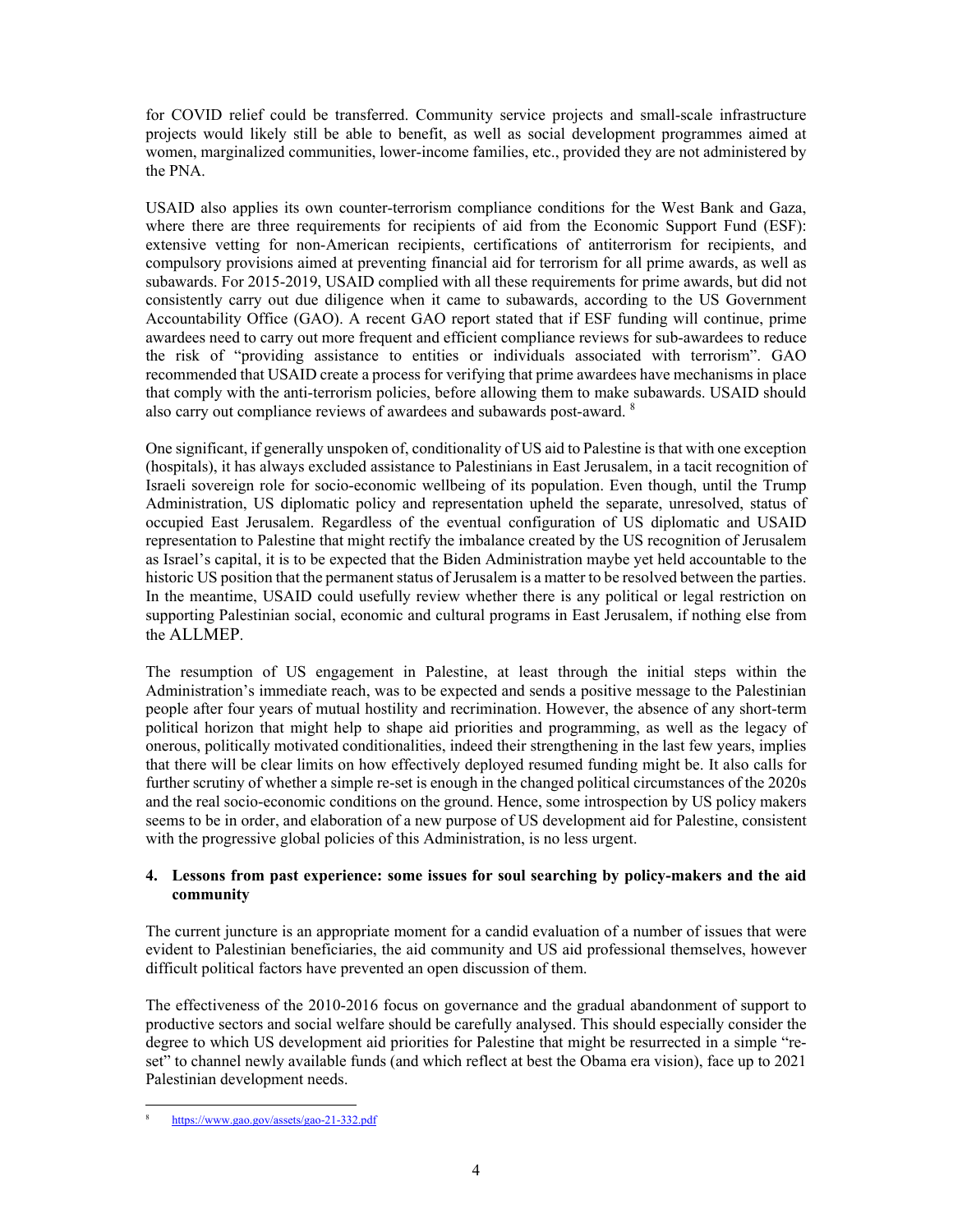US aid to Palestine has not always been conditional on a political process being in place, yet it is not obviously clearly powered by its declared purpose of assistance to the Palestinian people, so much as the changing political climate in Washington DC. It would be helpful to consider how US aid to Palestine could be de-linked from political peace processes as well as the pursuit of overtly partisan policy objectives. If anything, a recent Gallup public opinion poll, which revealed a significant shift towards pro-Palestinian sympathies as well as almost half of those polled agreeing that US policy should exert more pressure on Israel, implies a new domestic political constituency for more than a back-tobusiness-as-usual policy.<sup>9</sup>

Notwithstanding the objectionable political purpose and stringent interpretation of the different compliance provisions affecting US aid, if the PNA cannot be considered an aid recipient, it is not clear whether it has any distinct stakeholder or agenda setting role. While informal PNA engagement might be preferred by US officials, the PNA cannot be considered or treated as just one (indirect) part of the beneficiary community, akin to the corporate sector, the poor, the health sector, etc. It has legitimacy in the eyes of the Palestinian people that cannot be ignored.

While letting bygones be bygones might be the only course of action for the Palestinian people, surely some lessons should be drawn from the brutal 4-year cutoff of US aid to vital Palestinian social and economic issues, especially refugees, the poor, hospitals in Jerusalem, infrastructure in Area C, etc. This should not be simply accepted as one of the costs of political change in the USA to be put behind us, indeed this bitter episode may also be seen as an offense to be mended, to the legitimate Palestinian expectations from the declared leader of the free world and key arbiter of the fate of the Palestinian cause.

From a Palestinian perspective, with extremely constrained and highly monitored fiscal space, trade and local markets super-dependent on Israel, denied access to natural resources, the monthly salary injection into the market appears to be the only fiscal stimulus tool available to the PNA. If heretofore neglected public investment needs are to be catered to by the PNA, it is worth considering what catalytic role might be envisaged for resumed \$350-\$500 million annually in US aid (average of recent years).

There is a legitimate critique that, in the absence of a political process or settlement, economic aid and cooperation, and "improving the quality of life" as advocated some 35 years ago by George Schultz and reinvented by Netanyahu in 2009, becomes a long-term substitute for just peace.10 Other scholars have framed international aid to Palestine "Peacebuilding as counterinsurgency".11 It is difficult to explain the past decade's status quo without considering such paradoxes. USAID has played its role in that deception, or at best in funding that sometimes facilitated Palestinian accommodation and acquiescence in prolonged Israeli occupation, through most notably the "fabric of life" principle that underpinned its important contribution to improving the Palestinian road network in parts of the occupied territory under direct Israeli jurisdiction in a manner that bypassed Israeli settlements.<sup>12</sup> Not to mention that infamous concept of "transport contiguity".<sup>13</sup>

It has been widely argued that aid has had the effect of enabling the Palestinian people to acquiesce in, or accommodate to, indefinite Israeli occupation and denial of sovereignty.14 This appears to be an opportune moment to re-vision aid as a tool to empower the Palestinian people beyond the passivereactive concept of resilience to achieve their right to national self-determination, strengthened by a productive, self-reliant, viable market economy.

<sup>9</sup>

https://news.gallup.com/poll/340331/americans-favor-israel-warming-palestinians.aspx<br>
10 https://unctad.org/system/files/official-document/gds20092\_en.pdf<br>
11 TURNER, M. (2015). Peacebuilding as counterinsurgency in the oc

<sup>73-98.</sup> doi:10.1017/S0260210514000072 12 https://www.rosalux.ps/wp-content/uploads/2015/03/Omar-Jabary-Salamanca.pdf 13 https://www.arij.org/files/arijadmin/2019/mobility\_2019.pdf

<sup>14</sup> https://al-shabaka.org/op-eds/us-security-aid-pa-sustains-israels-occupation/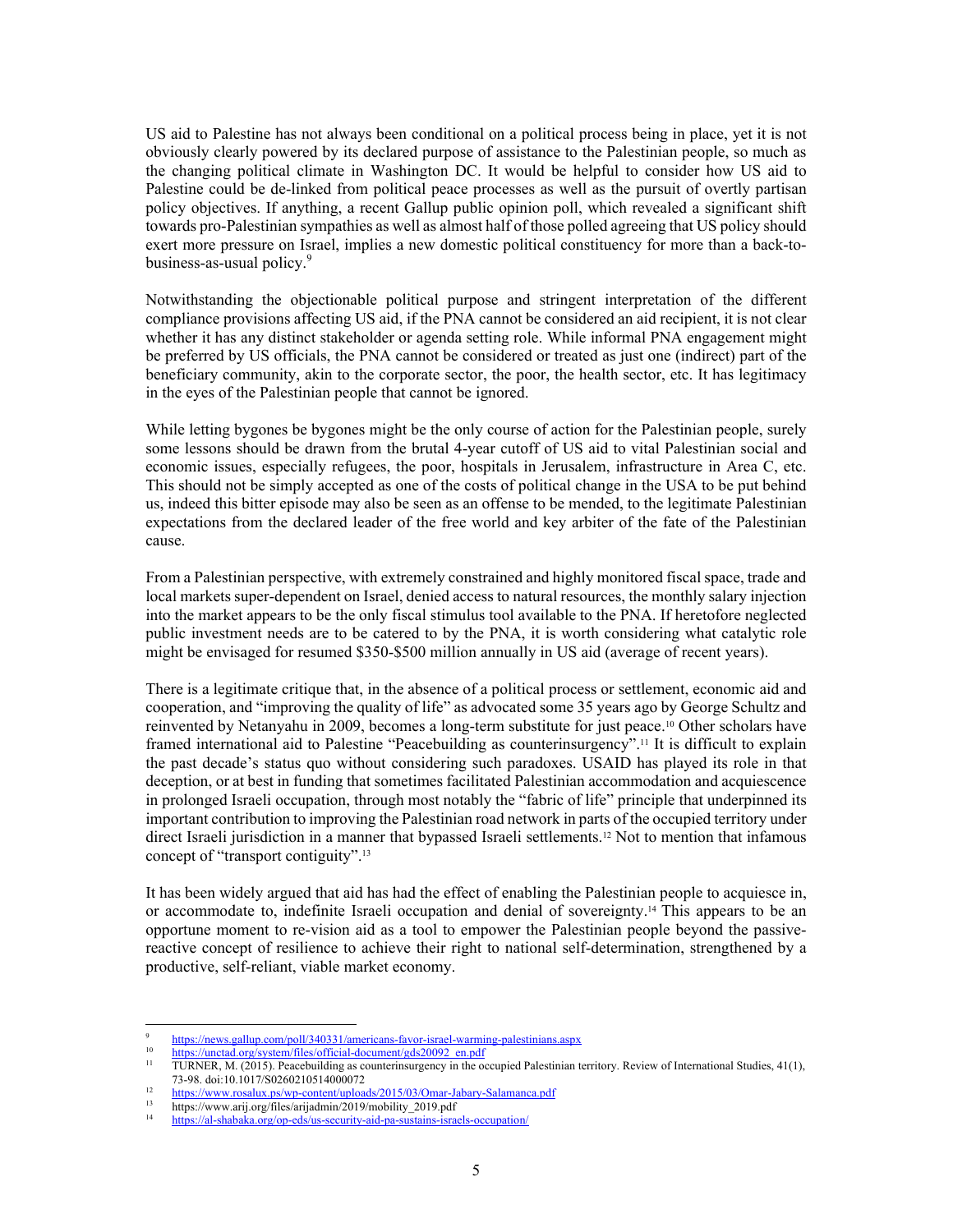The problematic paradigm of "prosperity to peace" that the previous US Administration attempted to resurrect, hence needs to be repudiated explicitly in the strategizing of future US economic interventions in Palestine if the reengagement in aid processes is to be more than simply a traditional tool of soft diplomacy. Therefore, if it may be agreed that economic peace is neither the premise nor the purpose of future aid, even in the absence of a credible political process, then what political message could US economic aid to Palestine carry, what concrete impact on creating the conditions for Palestinian independence can it have?

For one thing, the (non-humanitarian) suspension of US funding of UNRWA needed to resume as it has. but hopefully without new conditionalities before any other funding streams are activated. All reasonable people agree that this is the *sine qua non* for a successful baseline reset of US aid. However, it is important to flag probable Congressional push-back and attempts to resume the anti-UNRWA "hacking" and dubious arguments about its management and finances that the pro-Israel lobby has championed in Washington DC, which are politically motivated to negate the rights of some 5 million Palestine refugees, and reveal ignorance of their real conditions and plight.<sup>15</sup> Indeed, the moment is also timely for US engagement in discussions about the sustainable and innovative financing of UNRWA, a subject to be pursued by MAS in the context of its 2021 research activities.

While the new ALLMEP funding portfolio will proceed as a positive manifestation of the US commitment to the two-state solution and the first funding to explicitly promote its achievement, its economic component should avoid being manipulated by any parties as a political tool to create a façade of economic cooperation between Israeli and Palestinian business that masks structural dependencies. There is a firm Palestinian political and private sector reluctance to cooperate in projects that imply subservience to Israeli political or economic entities or that create new channels of Palestinian "incorporation without integration" into the dominant Israeli economy. However, as trade between the two sides attests, there are billions of dollars annually worth of goods and services traded by the two sides that underline an enduring relation, however skewed and imbalanced, between the two economies. This comes at a policy moment when Palestine is seeking to reduce colonial economic dependency channels through the "disengagement" vision and the cluster-based economic development strategy.16 Hence, any US development finance for private sector development should aim to support the alleviation of deformations in the external trade sector, industrialization, agricultural technology and other structural weaknesses. This could include, as appropriate, cooperation with Israeli corporate counterparts (shippers, logistics, tourism hi-tech), without official intermediation, that aims to boost Palestinian economic self-reliance and productivity. Guidelines for such engagement should be elaborated by the Palestinian private sector if it is to benefit from such assistance in line with national development goals and strategies.

In short, US and Palestinian policy makers should be considering what political framing could be elaborated that does not prejudge political outcomes, does not prolong a tolerable - but unacceptable socio-economic and political status quo, and that manifests a serious and unwavering commitment to a two-state solution.

US policy makers have a chance to elaborate a new theory of change if US aid to Palestine is to be more than a simple reset to a basically unattractive pre-2016 configuration. They will need to carefully examine what sort of US aid could be most effective, in what sectors, through which modalities and working with which stakeholders. They also should consider how their renewed engagement could both address legitimate Palestinian development needs and aspirations, as well as reflect the economic policy preferences of the new US administration and its careful, but inevitable re-engagement in either managing or possibly trying to end, a century of Palestinian-Israeli war and strife.

# **5. Principles for a New Deal for the Palestinian economy**

<sup>15</sup> https://aclj.org/israel/is-the-biden-administration-planning-on-violating-the-taylor-force-act-as-the-pa-continues-its-despicable-anti-

israel-anti-america-pay-for-slay-policy 16 http://www.mas.ps/files/server/2020/Clusters%202020.pdf and http://www.mas.ps/files/server/20190404095841-1.pdf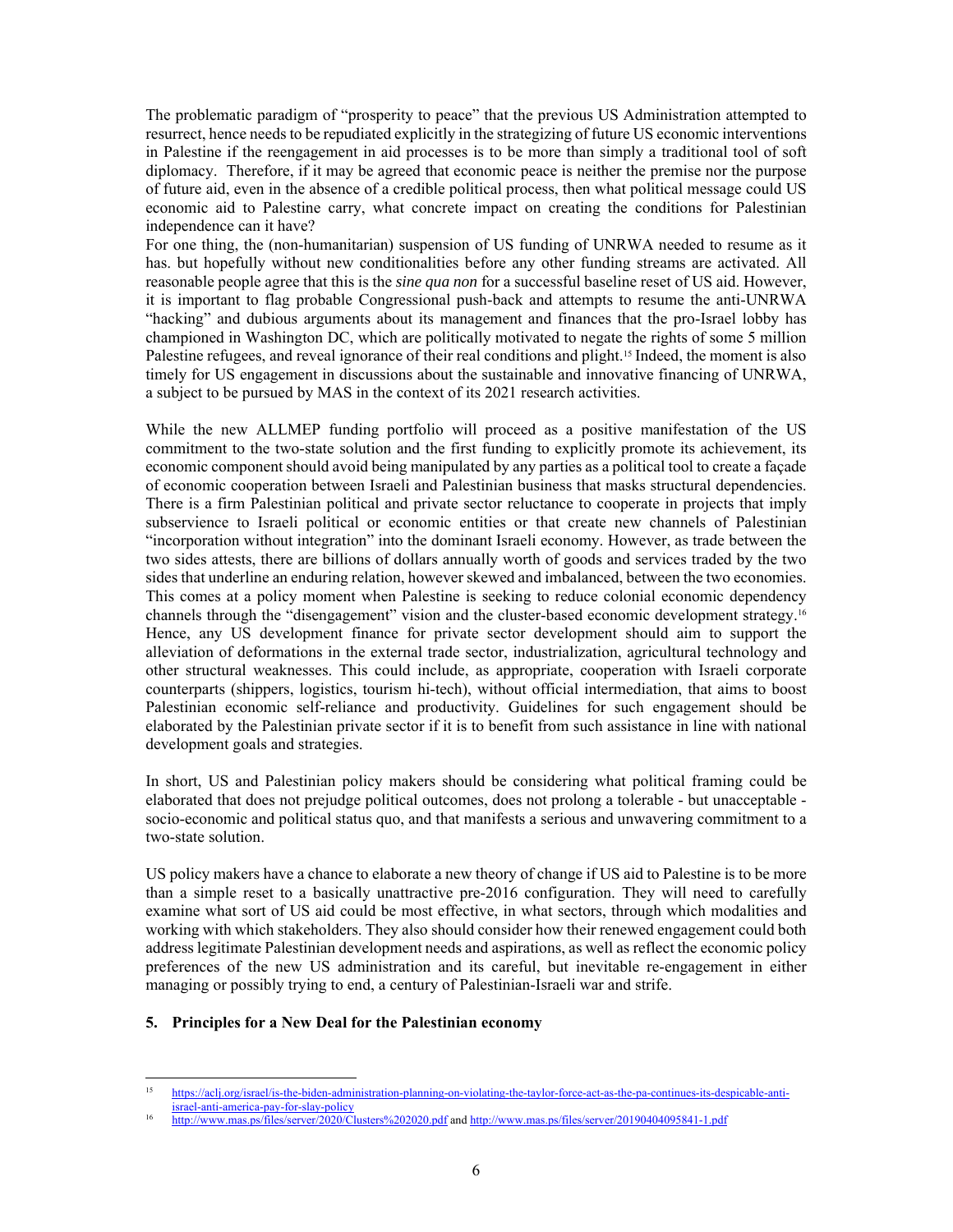The basic legal, institutional and structural requirements for the creation of a viable national economy for the State of Palestine have always been crystal-clear, if more or less unattainable at different moments when a political process may have ensued in such an outcome, be it at Camp David in 2000, or when the PNA embarked in 2009 on the state-building process, or even when the PNA requested a full UN membership in 2012.

The key principles of national economic security, national economic development goals and a feasible strategy to achieve those goals, an appreciation of the role of the state in development, as well as the priority agenda for sovereign economic institutions and policies have been clear for many years and are regularly updated and further elaborated by the PNA through its various sectoral and national development plans. The end-game must ensure the achievement of such strategic goals, and certainly it is Palestine's responsibility to elaborate its own development principles, goals, regulatory framework, strategies and policies.

However, the actual exercise of sovereign economic functions, even absent statehood, requires acquiescence and cooperation by decisive parties, especially Israel, but also the international community. A bold revisioning of both what constitutes "development" as well what economic tools can enable independence is expected from the new US Administration, consistent with its progressive economic and political ideals and its willingness to upturn decades of the economic orthodoxy that had prevailed in Washington. A new angle of engagement need not prejudge political outcomes and need not be accompanied by a political process if that is not on the horizon.

Here we suggest three such "sovereign" economic policy initiatives that could go far in providing a durable reference framework, as well as eventual resources, for sustained growth and development. Such initiatives could also create a climate of investment and business security rather than prolonged and recurrent volatility and uncertainty. However, their feasibility is dependent on international support to convince Israel that it is in all parties' interests to allow such a "New Deal" for Palestine to proceed:

- Approve Palestine's (the PLO on behalf of the PNA) application to be granted observer member status at the WTO in acknowledgement of its status as a separate customs territory", to enable it to build a national economy and trade regime compatible and integrated with the multilateral trading system. Such a status implies no diplomatic or other political implications of statehood that US policy contests.
- Ensure the full application of the 2013 WTO Trade Facilitation Agreement to the Palestinian external trade sector, which would require fair and equal Israeli treatment of Palestinian shippers and go some way to establishing an institutional and procedural framework for Palestinian control over its international trade.
- Given the satisfactory fiscal performance of the PNA, and its ability to manage a state budget and regulate a sophisticated and healthy banking and finance sector, it surely can be considered a credible and potentially reliable sovereign borrower from international financial institutions. Innovative lending arrangements could be considered through the IMF, such as allocation of friendly Arab states SDRs to fund Palestinian strategic development or post-Covid recovery measures, or even extension to the PMA of a Bank of Israel "credit line" guaranteed by international financial institutions. 17

# **6. From the short to the medium term: attending to the essentials first**

Until a reframing of the economic policy horizon might be possible, in the short term there are both traditional and innovative proposals that will be forthcoming regarding available funding for 2021. However, from the vantage point of MAS, addressing the most evident and immediate socio-economic fallout of the 2020 pandemic seems at this stage more than adequate, indeed much needed, to demonstrate a new direction in DC. If the new Administration is to be coherent and consistent in its international and domestic policy, and between its progressive economic ideology and its liberal

<sup>17</sup> http://www.mas.ps/files/server/2019/Financing%20of%20Government%20ActivityPMACLEAN.pdf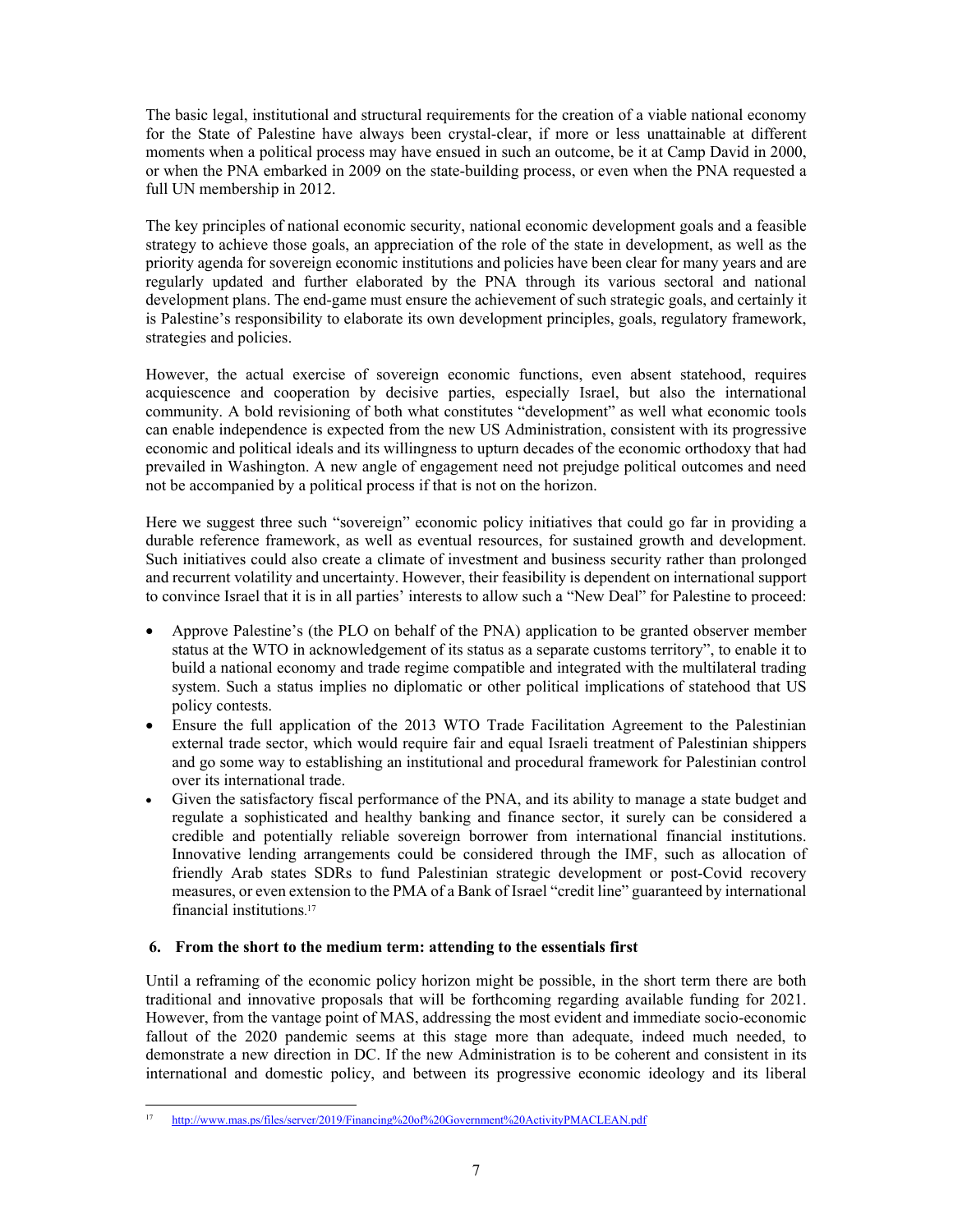political ideals, then surely the Palestine economy deserves a better deal than either the previous Administration was offering, or than the US has historically provided, all the while professing to be an honest broker in the region.

Indeed, the Biden economic policy demonstrates a deep appreciation of the role of public spending and investment in recovering from the pandemic impacts and embodies a re-embracing of Keynesian economic policy in an updated and politically feasible model. The Biden programmes launched this year, reminiscent of the New Deal of the Roosevelt Presidency and the Johnson Great Society programmes of the 1960s imply a sea-change in conventional economic wisdom that policy makers in Palestine should keenly follow but can hardly emulate yet. The PNA's fiscal inability to provide substantial post-covid relief and recovery financing to a range of otherwise viable, but now battered, SMEs, tourism sector, and struggling industrial enterprises the new poor, small scale agricultural producers, has left a major gap in the enabling environment to power a recovery from the recession.

Hence the aid principle of "do no harm" could surely be assured if all available resources for 2021 were packaged in a pandemic socio-economic relief and recovery programme targeting the above mentioned most adversely sectors, while avoiding reengagement in any governance or infrastructure programmes for the moment. This is something that USAID could easily design and has ample experience in managing in Palestine. It could be rapidly delivered, with concrete results and a politically visible and popular set of projects and funding lines that would demonstrate that the US re-engagement is responsive to immediate Palestinian needs. This could allow time over the year for adequate expert and public consideration, as well as within the Administration, of proposals that will be submitted by various parties, especially Palestinian stakeholders, so that a 4 (and possibly, 8)-year programming horizon could be developed in line with whatever diplomatic renewal might be envisaged.

Some specific areas for intervention in these most adversely affected areas from the pandemic have emerged from MAS research over the year, eg: MSMEs including industrial and tourism, youth and women, social protection for marginalized groups, access to key services, governance, and the Gaza Strip. They are summarized here:

## **6.1 Private economy relief**

For MSMEs, there are a number of potential US aid-funded interventions. This includes support programs for the most affected MSMEs, financial support for raw materials for small-scale businesses, technical support in crisis management, grants to bridge MSME liquidity gaps, creating mechanisms to reduce losses for livestock breeders and small-scale farmers, and improving access of small-scale producers to regional and global markets. For supporting youth and women, aid could focus on support for technical colleges to create programmes for women that match labour market requirements, training programs for women in digital marketing, investment in youth-led business in the field of technology, or launching programmes promoting self-employment among youth. Trade logistics infrastructure, such as bonded areas, are also important to enabling sustained private economic growth  $18$ 

Special attention should also be paid to the tourism sector, arguably the worst affected part of the economy in the pandemic. The sector can be supported through training hotel owners and workers to create networks with neighboring countries, investing in e-marketing for local tourism products in global markets, promoting investment in tourism activities especially in East Jerusalem, training workers and chefs in the hospitality sector, and encouraging domestic tourism. Traditional handicrafts MSMEs also need support in marketing and integration into the tourism sector infrastructure, including through loan guarantee facilities specifically earmarked for the tourism sector to encourage and underwrite the risks to the banking sector from lending to such enterprises in a unpredictable environment.

<sup>18</sup> http://www.mas.ps/files/server/20212702132039-1.pdf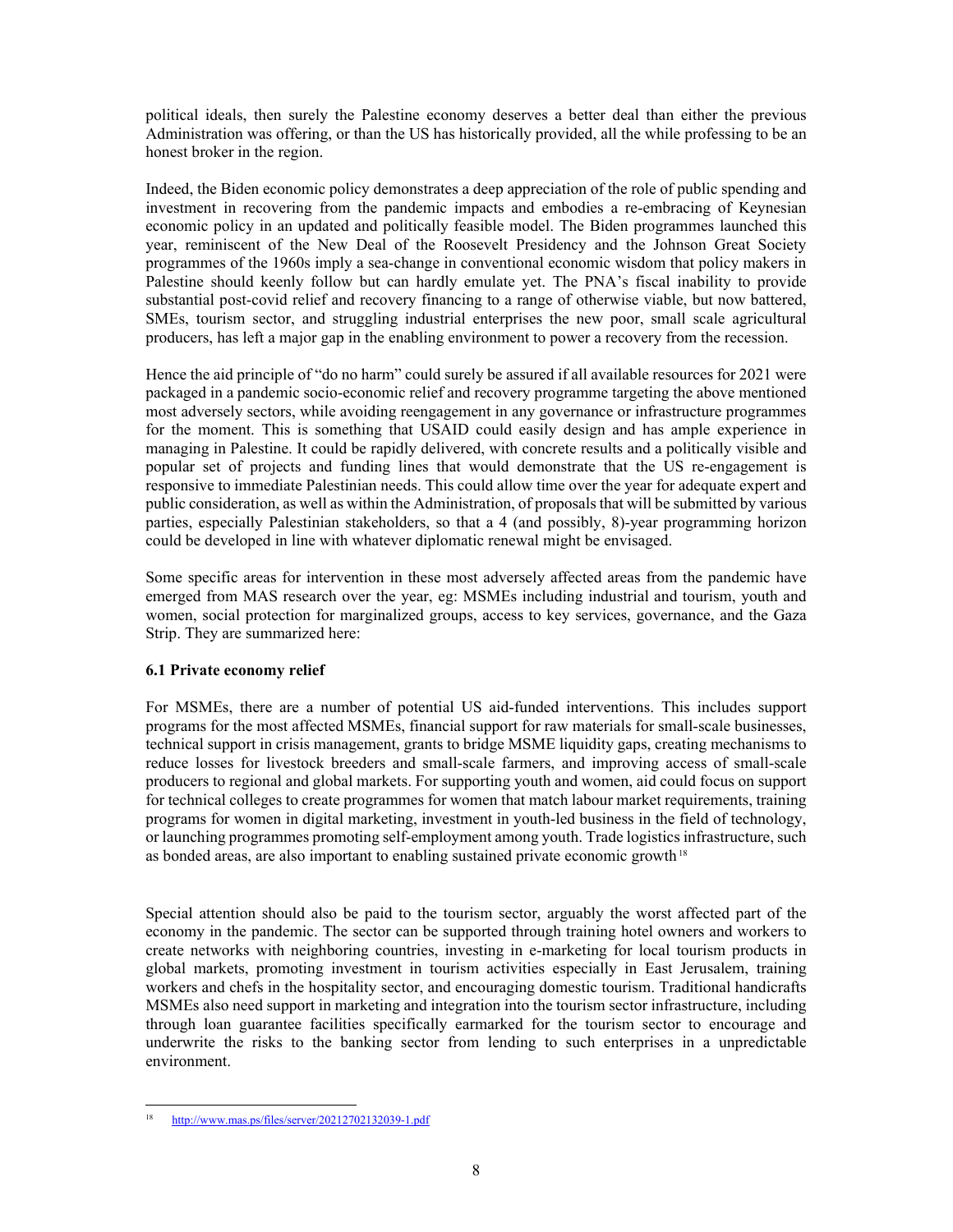#### **6.2 Social protection for the most vulnerable**

In regards to providing social protection for marginalized groups, potential interventions include supporting food insecure families through cash assistance and support for women-led agricultural businesses, investing in psychosocial services targeting women, financial aid to associations and shelters working with people with disabilities that struggled with sustainability during the pandemic, aiding employment programmes for new graduates, and creating an emergency plan that strengthens the resilience of residents of the Jordan Valley and the Covid-battered Gaza Strip.<sup>19</sup>

## **6.3 Community access to services and local economies**

For access to key services, proposed interventions could comprise of aiding in coordination between electricity companies and municipalities to ensure electricity reaches remote areas, providing the poor without access to drinking water with means to store and pump water to ensure water reaches their homes, investment in renewable energy projects, support farmers in digging artesian wells to cope with water shortages, developing digital tools to ensure equal access to education, and supporting teachers' capacities in using ICT for education. Other interventions include support for village healthcare centers in expanding the range of services offered, creating electronic tools for healthcare guidance, and in agriculture, grants or interest-free loans for small-scale farmers who faced losses due to price fluctuations and increase in production input costs, and supporting livestock breeders in Bedouin communities. 20

As for making governance more inclusive, USAID will be limited by the Taylor Force Act and the Anti-Terrorism Clarification Act, but it could potentially support local authorities and municipalities. This could be through financial and technical support aimed at strengthening local authorities' crisis management, supporting public-private partnerships between municipalities and private sector actors, cooperating with village councils to determine urgent needs or required interventions, etc. 21

## **6.4 Averting collapse in Gaza Strip**

In order to address the impact of the pandemic in the Gaza Strip, US aid could focus on support for MSMEs through emergency financial assistance and training programmes, cash assistance for womenheaded families and people with disabilities, temporary employment programmes for vulnerable groups such as women and micro-enterprises, financial support for psychological counseling programmes, capacity building for shelters for women and the elderly, and financial and technical support to organizations providing care for victims of sexual and gender-based violence. Renewed American funding can also target primary healthcare facilities, capacity building for medical staff, and training in distance learning for teachers. 22

All the above suggested intervention axes are clearly linked to relief and recovery from the pandemic and any international aid devoted to filling some of the gaps between such urgent needs and a fiscally strapped public treasury would be responsive to immediate Palestinian socio-economic needs and help buttress the viability of the Palestinian economy.

## **Questions for Discussion:**

- 1. What is the Palestinian assessment of the effectiveness, allocation and management of US aid to Palestine until the Trump Administration?
- 2. What Palestinian "push-back" can be exercised against strict political conditionality of US aid to counter expected pro-Israel lobbying against the resumption of US aid?

<sup>19</sup> http://www.mas.ps/files/server/20212702132615-1.pdf<br>
20 http://www.mas.ps/files/server/2021/2021SERR3En.pdf<br>
21 http://www.mas.ps/files/server/2021/2021SERR4En.pdf<br>
22 http://www.mas.ps/files/server/2021/2021SERR5En.pd